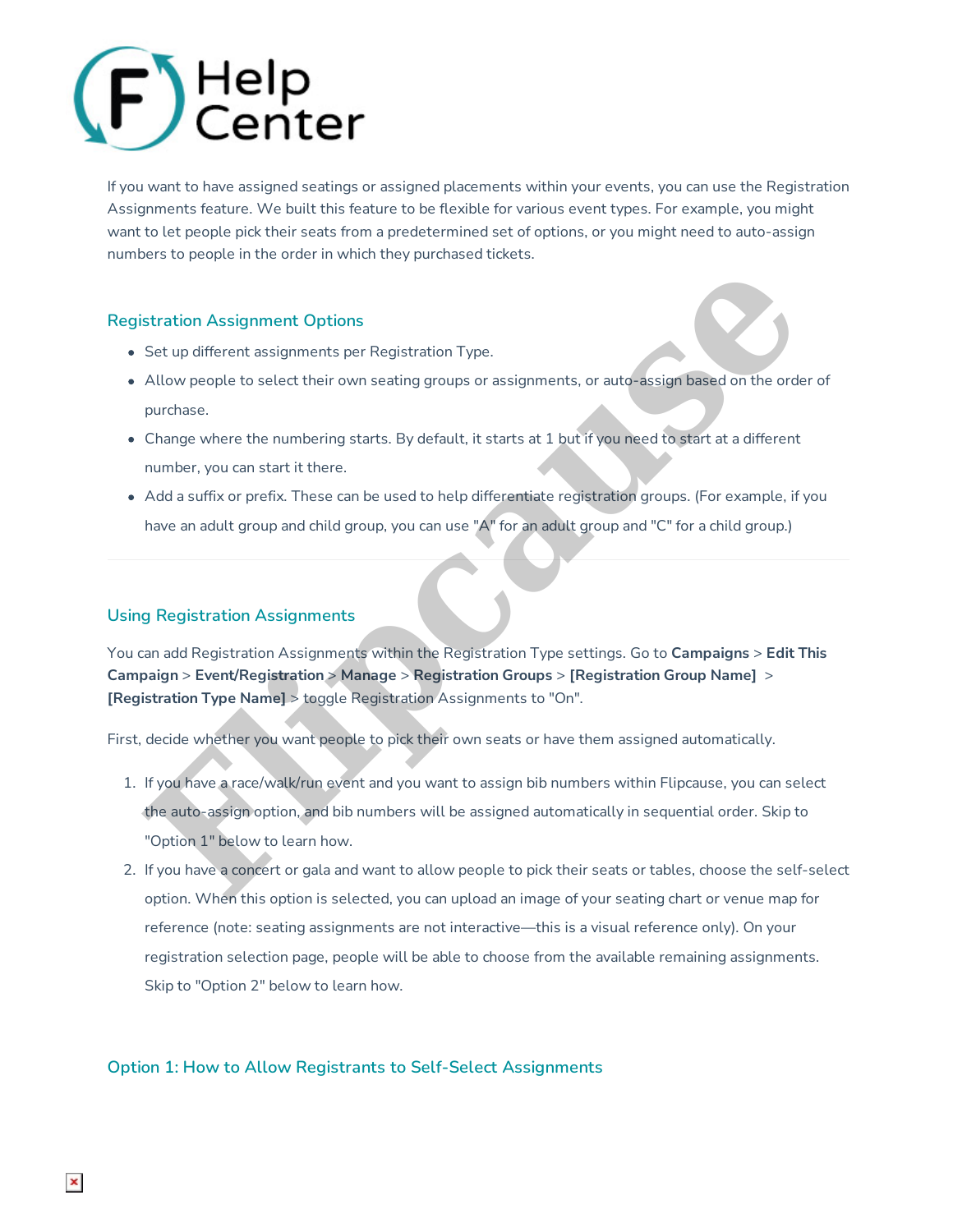

- 2. Toggle the Registration Assignments button to **On**.
- 3. Name your Registration Assignment (e.g., "Gala Tables", "Concert Section A").
- 4. Enter a number that the Assignment IDs will start on. You can also enter an optional prefix or suffix to differentiate a Registration Type.
- 5. Select "Let registrant select on checkout" to allow registrants to choose their own assignments.
- 6. Under "Upload Photo", you can upload a reference photo as an example.
- 7. Repeat the steps above for each Registration Type.

#### **Option 2: How to Make Registration Assignments Automatically**

- 1. Toggle the Registration Assignments button to **On**.
- 2. Name your Registration Assignment (e.g., "Adult Bibs", "General Admission").
- 3. Enter a number that the Assignment IDs will start on. You can also enter an optional prefix or suffix to differentiate a Registration Type. Name your Registration Assignment (e.g., "Gata I ables", "Concert Section A").<br>
Enter a number that the Assignment IDs will start on. You can also enter an optional profix or sufficient<br>
differentiate a Registration Type.<br>
- 4. When "Auto assign in order" is selected, assignments will be made automatically in sequential order (e.g., general admission tickets, bib number assignment).
- 5. Repeat the steps above for each Registration Type.
- $\bullet$  To learn how to run a report to view registrations, click here: How to Filter Reports.
- To learn how to set up a concert-style event, click here: Registration Campaign: Concert.